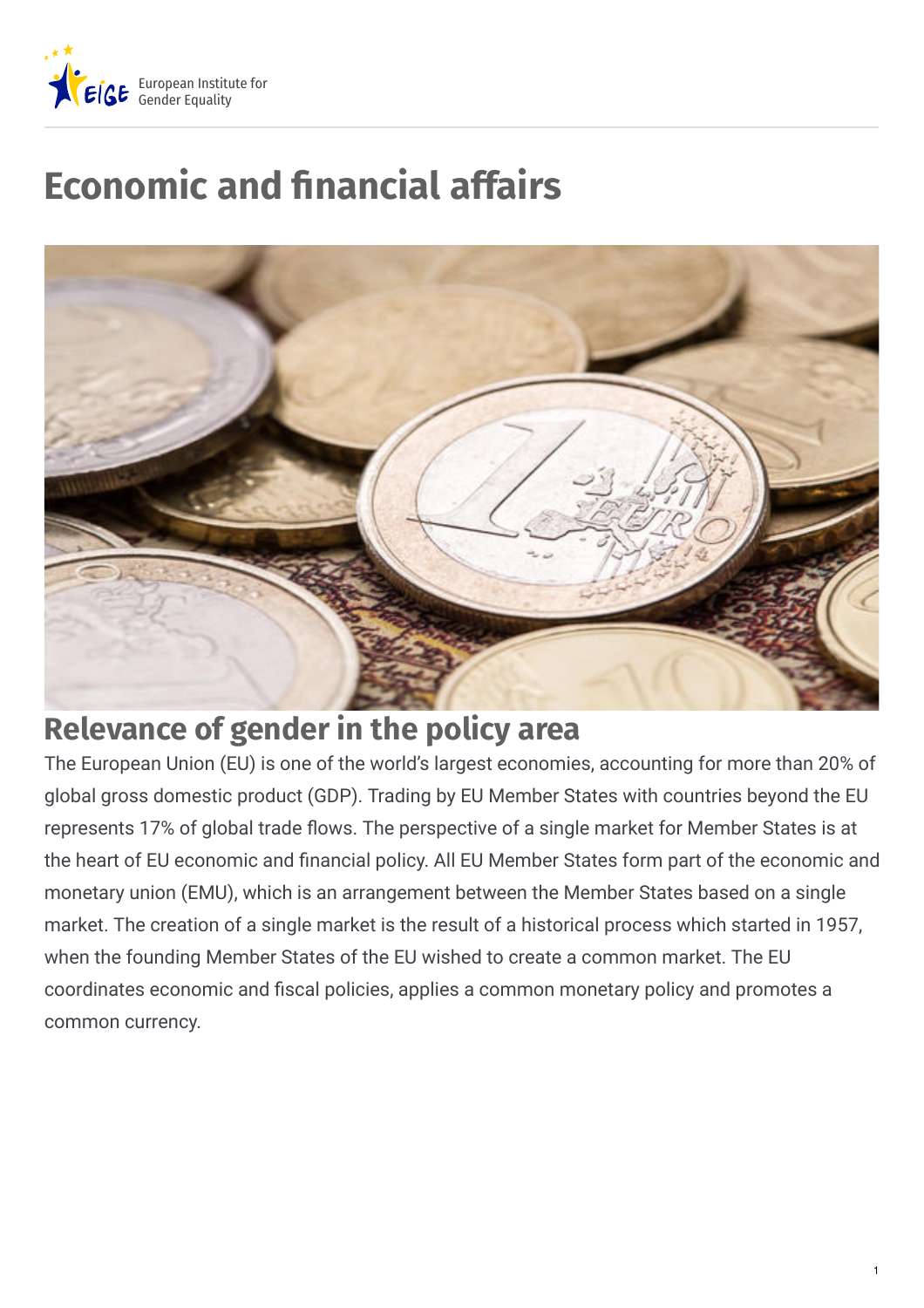EU governments have agreed on a wide range of rules to ensure the quality and appropriateness of their economic policies. All EU Member States are committed under rules known as the stability and growth pact (SGP) to pursuing sound public finances because they are an essential prerequisite for sustainable economic growth and financial stability. Moreover, all EU Member States present to the Commission the budgetary measures they intend to implement in order to fulfil their commitments. The EU also has rules to encourage economic stability by preventing the development of risky macroeconomic imbalances. The macroeconomic imbalance procedure (MIP) ensures that governments tackle any national economic trends that could pose a threat to other EU economies and discuss these with the Commission and other Member States. The EU's approach to fighting the economic, financial and sovereign debt crisis can be described as a combination of fiscal consolidation, financial sector stabilisation and structural reforms in labour and product markets. This approach is reflected in the priorities set by the annual growth survey and in the European Commission's country-specific policy recommendations to Member States in the framework of the European Semester, the EU's annual cycle of economic policy coordination.

Within this context, gender is considered a relevant factor to overcome economic and financial crisis, and for the recovery of the European economy. The promotion of gender equality will unleash the talents and capacities of women, which are needed to achieve the goals of sustainable growth:

'The global economy is not making use of great potential that is available. And that needs to change, not just for women's sake, but for economies' sake', according to Christine Lagarde, Managing Director of the IMF, in a keynote speech in Tokyo.

From a macroeconomic perspective, women's inclusion in the labour market is relevant in terms of fostering economic growth. Looking at the performance of countries and regions, a clear strong positive correlation emerges between gender equality in the labour market and economic growth. The direction of causality goes mainly from economic growth to gender equality, but it is also true that full participation by women in the labour market supports GDP growth, as more (qualified) human resources are involved in the production system. Increased participation of women in the labour market will also mitigate the impact of the contraction of the labour force due to an ageing population, and will stimulate economic growth. The IMF indicates that GDP would rise considerably if women's labour force participation were equal to that of men.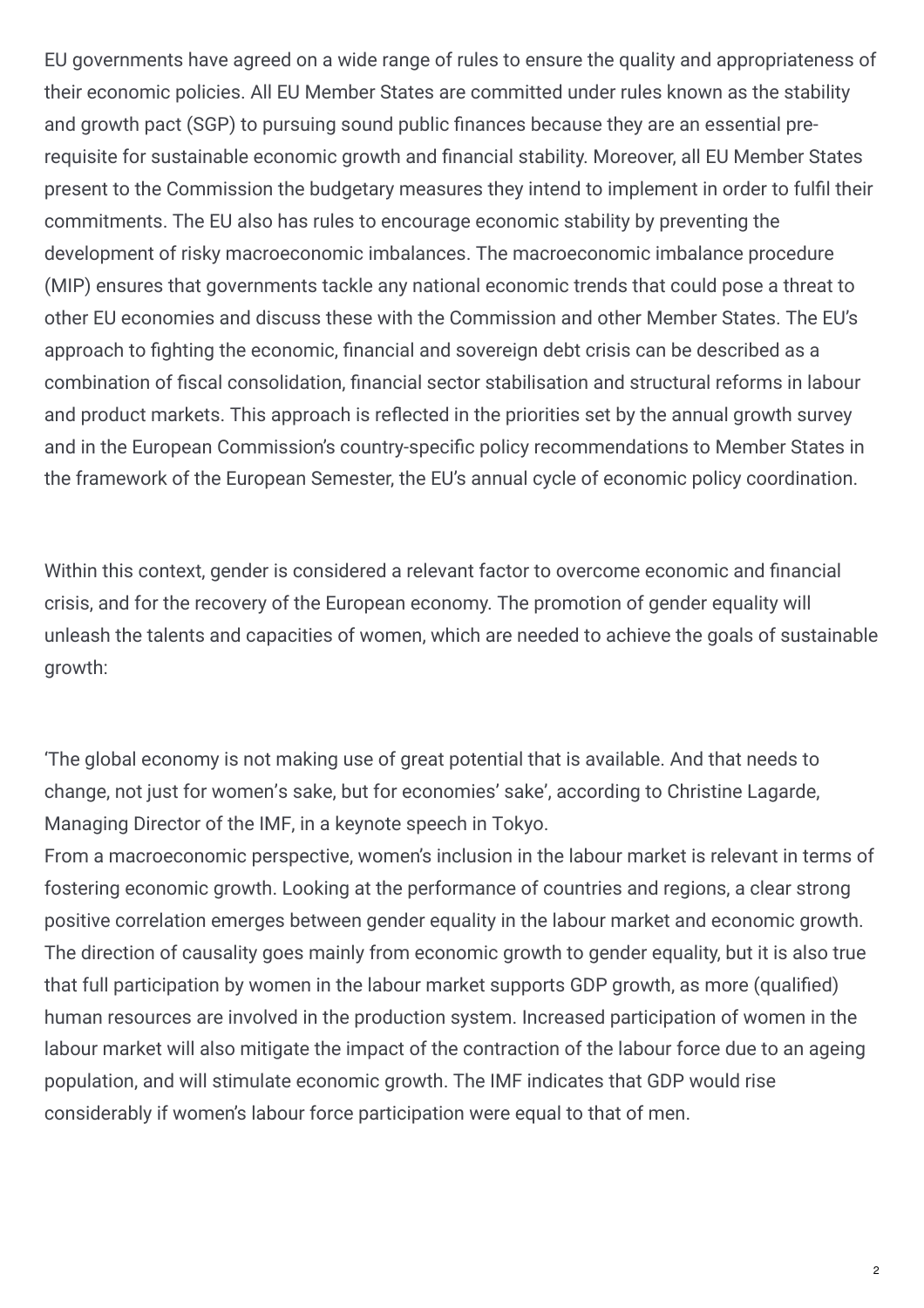Providing women with equal economic opportunities and unleashing the full potential of the female labour force, with significant prospective growth and welfare implications, will require an integrated set of policies to promote and support women's employment. Research suggests that welldesigned, comprehensive policies can be effective in boosting women's economic opportunities and their actual economic participation. Implementing policies that remove labour market distortions and create a level playing field for all would help boost the demand for women's labour.

With respect to gender, incentives should be in place to increase participation in the labour market by women and/or older people. Along with improving skills, this can produce larger gains in the medium to long term. The issue has been developed in a recent report analysing the impact of government policies on secondary earners. Secondary earners are individuals who are employed and earn less than their partners. They represent the majority of working women in married or cohabiting couples. Women's labour market participation is known to be responsive to financial incentives and disincentives. The effects of different policies can be seen in increased hours worked, income earned or labour force participation rates for women. For new entrants to the labour market, the effects can be seen in increased numbers starting work. The evidence is consistent with the theory that the design of the tax benefit system, or out-of-pocket childcare costs (or both), can affect the secondary earners' choice of working hours or their decision to enter employment.

Finally, gender inequalities are particularly relevant when the pension system and reforms are taken into consideration. Many recent pension reforms concern themselves with correcting incentives and other parameters responsible for gender pension inequality and in this sense create a 'level playing field' between women and men. If earnings and pay inequality is eradicated in paid labour, it follows that the underlying conditions for gender differences in pensions would cease to exist. In this sense, and if current policies are maintained, the pension gender gap will disappear on its own. Once reformed pension systems settle to their long-term condition, gender will no longer be a cause for concern for pension policy.

Gender equality in economic and financial affairs is thus still influenced by a set of persistent gender inequalities, which are as follows:

gender implications in labour market policies and reforms gender implications in fiscal policies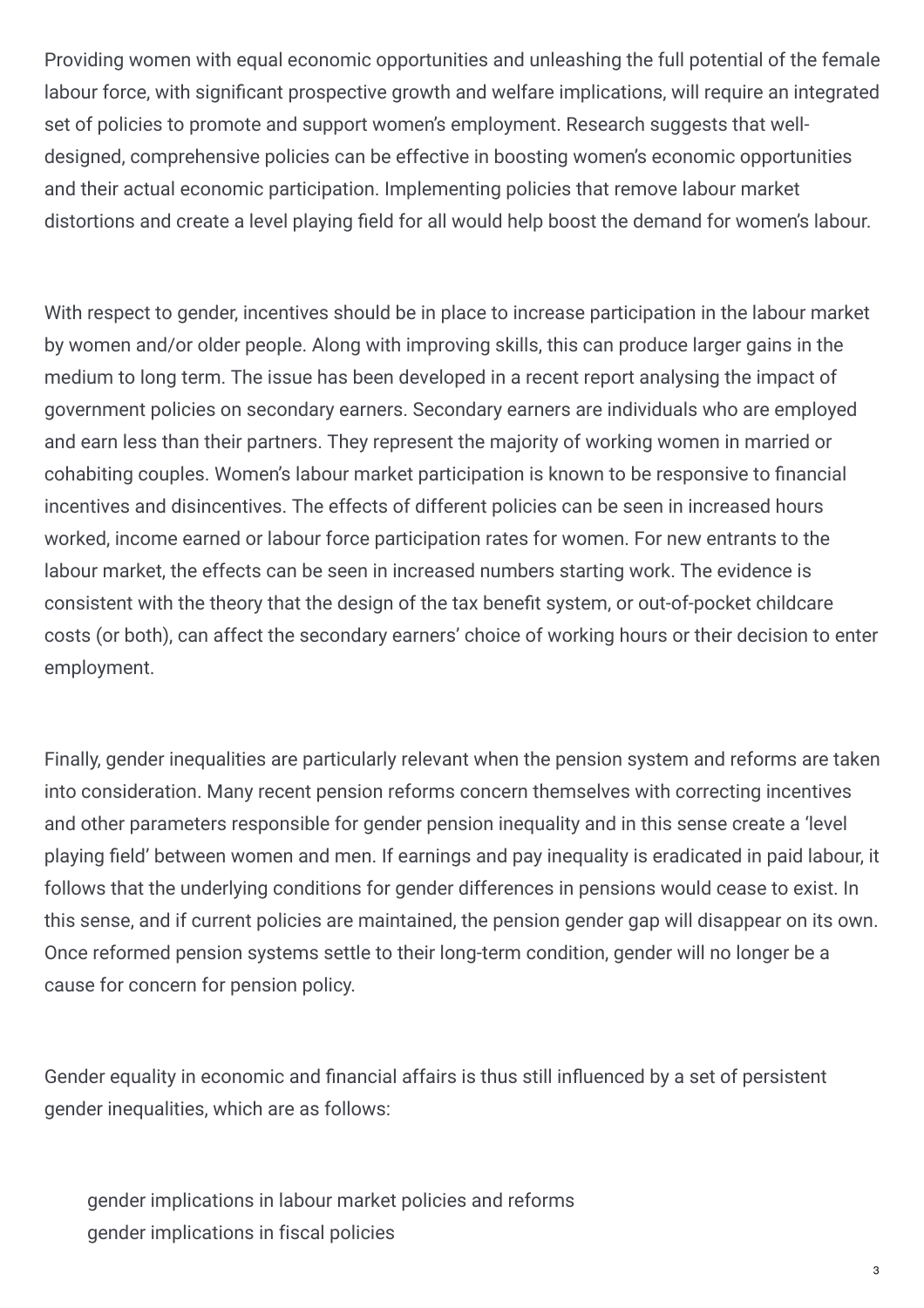gender implications in pension policies and reforms.

#### **Issues of gender inequalities in the policy area Gender implications in labour market policies and reforms**

Gendered division of labour and the gendered nature of institutional arrangements, which differentially structure women and men's access to opportunities and resources (including employment), mean that labour market outcomes vary between women and men. Under these circumstances, different labour markets and/or reforms are likely to generate different results for women and men, with strong related implications for welfare outcomes.

At the same time, the increased participation of women in the labour market will mitigate the impact of the contraction of the labour force due to an ageing population, and will stimulate economic growth. The IMF indicates that GDP would rise considerably if women's labour force participation were equal to that of men; for instance, equal participation would raise GDP by 5% in the United States, by 9% in Japan and by as much as 34% in Egypt.

With the prospect of a shrinking working-age population, increasing the labour force participation and raising the employment rate of women is paramount to meeting the Europe 2020 headline target (75% of the population aged  $20 - 64$  should be employed by 2020), thereby counteracting the shrinking of the workforce and boosting growth. This requires continuity of effort to tackle gender gaps, particularly in terms of pay, economic activity, career prospects, and therefore pensions, and to move from a model with one male earner and female carer to a dual model where both women and men are earners and carers. GDP per capita losses attributable to gender gaps in the labour market have been estimated at up to 10% in Europe.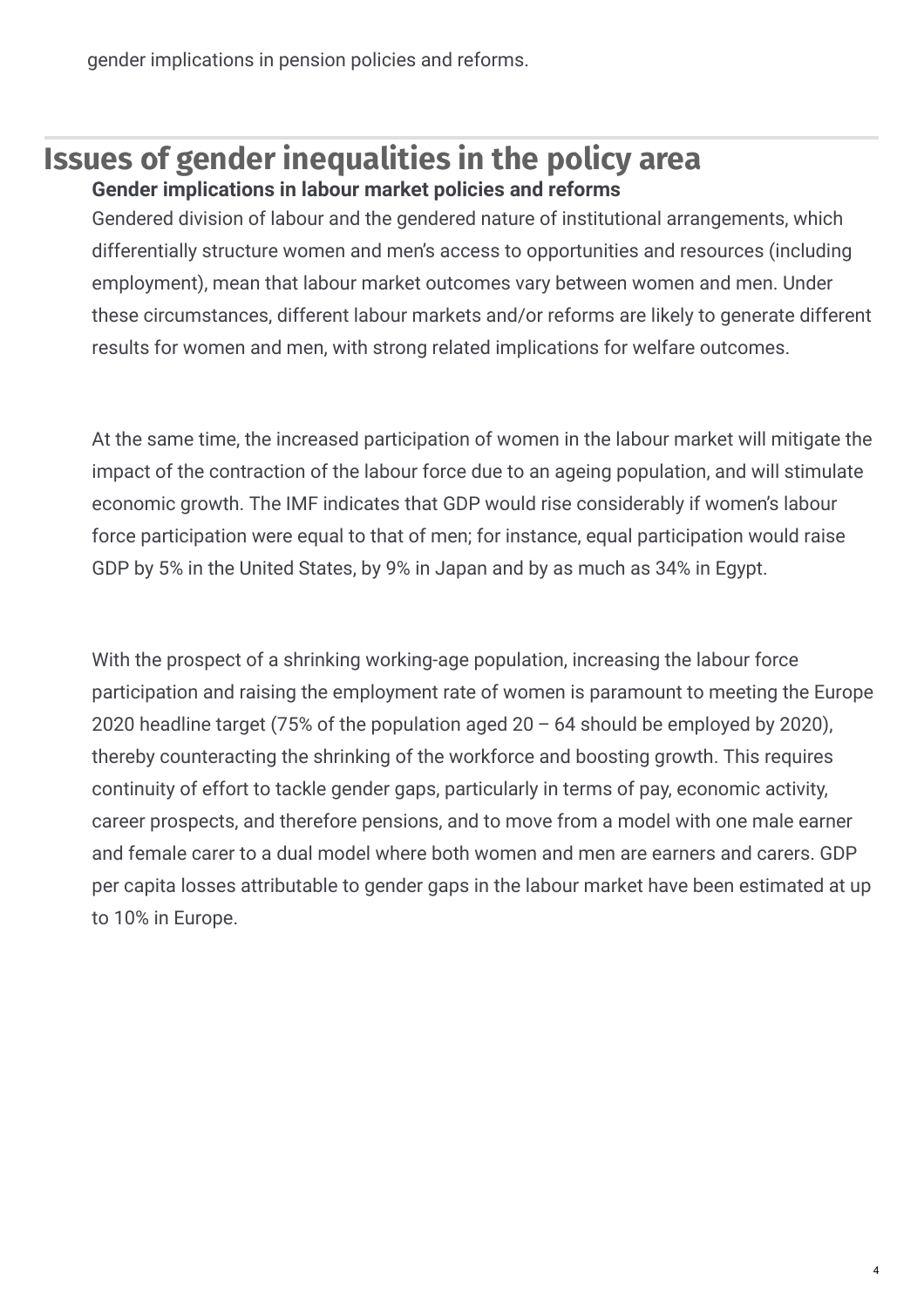Other policies to increase women's participation in the labour market refer to aspects related to working arrangements and labour time. The availability of flexible working arrangements allows women to better balance their formal employment with other demands on their time. Moreover, the forms of flexible working arrangements are both country- and companyspecific and can include telework and compressed work schedules. Policies could encourage a more gender-neutral use of flexible working arrangements and a larger uptake of parental leave benefits by fathers. Additionally, part-time employment has become an entry point to the labour market for women whose labour supply is constrained by family responsibilities. Facilitating the eventual transition from part-time to full-time employment could help to mitigate the lower pay and benefits and the more limited career opportunities associated with part-time work. Finally, regulatory reform that supports child and elderly care can also promote gender equality.

#### **Gender implications** in fiscal policies

Fiscal policies are strictly related to labour market policies and reforms. Indeed, taxation of income from labour and government spending on social welfare benefits have similar effects on labour markets. They weaken the link between labour supply and income, thereby influencing the decision to participate in the labour market. Therefore, the appropriate design of benefits is important in avoiding disincentives to work.

A growth-friendly tax structure could go hand-in-hand with social equity if tax reforms are adequately designed. Fiscal reconsolidation policies do not have the same impact on all women. Labour taxes are often high and particularly detrimental to low-skilled and second earners, contributing to persistent exclusion of these groups from the labour market. High labour taxes (including social security contributions) can reduce the incentives either for the low-skilled to work or for employers to hire them, or both. Moreover, increasing tax expenditure in the area of personal income tax may be less efficient in achieving the initial objectives than direct support to low-income households:

#### $\bullet$

*If taxes are imposed on family income rather than individual income, the tax wedge applied to secondary earners – often married women – will be higher than for a single but otherwise identical woman. Family taxation and family-related tax elements (such as mandatory joint !ling, dependent spouse allowances, and tax credits conditional on family income) are still widespread.*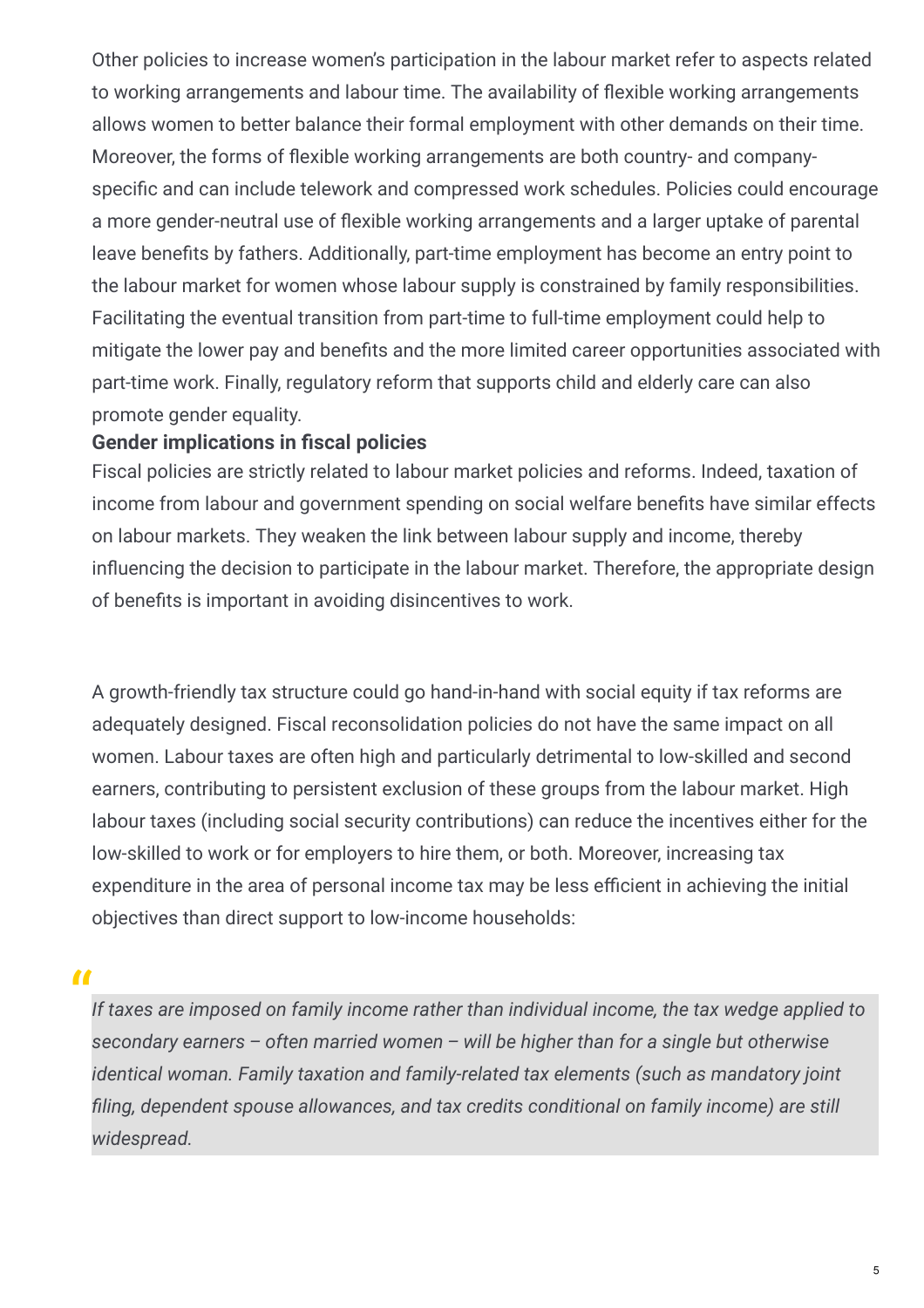Individualisation of income tax alone is, however, not enough. Fiscal allowances for unpaid care labour are even more important in terms of creating equal opportunities for workers with family responsibilities, and preventing pension gaps. Fiscal policy which includes 'publicly financed parental leave schemes can help parents reconcile work and family life, and maintain their connection to the labour market through a guaranteed return to their job. Additional policies are often needed to provide and encourage greater parity between paternity and maternity leave, and to support mothers with a more rapid return to the labour market, including raising awareness about shared parenting, and public investments in accessible and good-quality care facilities for children and elderly people. According to Christine Lagarde, '[c]ountries can lift up women by adopting more pro-female, pro-family approaches. Such policies include moving more from family to individual taxation; providing more affordable childcare and parental leave; and providing a flexible working environment'. **Gender implications in pension policies and reforms**

The gender gap in pensions can be understood as the sum of gender inequalities over a lifetime, including differences in the life course (motherhood penalty), segregated labour market and gendered social norms, and stereotypes more generally.

The gender gap in pensions throughout the EU is considerable. In 2012, the gender gap in pensions amounted to 38% on average in the EU. Notwithstanding the fact that the difference between pensions varies from country to country  $-$  from 5% in Estonia to 45% in Germany  $$ the tendency for men to receive higher pensions than women is observed in all Member States.

A gender gap in pensions of 38% for 2012 is not only an alarming number for the individuals concerned; it also gains relevance when understood as the sum of gender inequalities over the life course. The gender gap in pensions can be explained by women's lower lifetime earnings and smaller or interrupted social security contributions, due to caring responsibilities, pregnancy and greater propensity to work part-time.

Pension gaps can be prevented if workers – both women and men – are entitled to care allowances to build up pension rights in those periods of their lives when they are unable to work full-time due to additional care work for young children, a sick partner or elderly parents.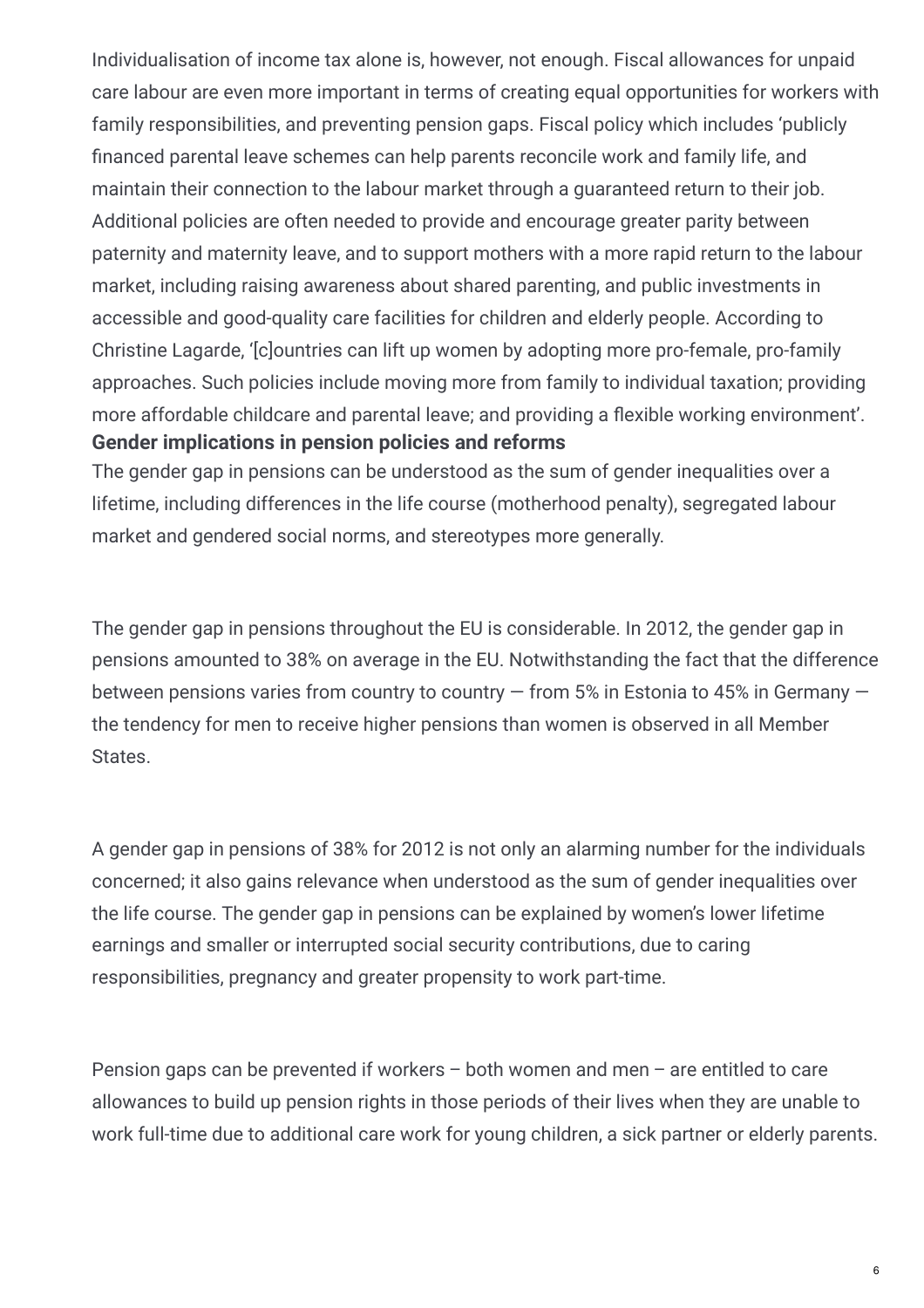The possibility of being able to balance pension sustainability and adequacy has a definite gender dimension. Increasing women's participation in paid labour is the single largest resource that can bolster pension systems. Additionally, greater (paid) labour input on the part of women will be the most important long-term answer to the problem of poor older women with low pensions. However, more paid labour on the part of women comes at the price of fewer overall resources devoted to care work (paid and unpaid). What is gained in terms of financial sustainability from a more supportive tax and pension system may be lost in the longer run through, for example, lower fertility. A pension system that encourages women's work without compromising total care resources is a win-win solution.

Pension benefits in the EU are based on gainful employment over the life course. Specifically, in recent years reforms have linked old-age pensions to longer periods of gainful employment. As women's life courses often involve periods of unpaid care work, they face a disadvantage.

Insufficiently gender-sensitive pension reforms, and the privatisation of pensions, can significantly hamper women's access to economic resources in old age. Gender-blind policies, such as the current shift towards private pensions, can amplify inequalities as men are more likely to be financially capable of investing in private pensions as opposed to women, due to higher wages and less involvement and participation in childcare. Pension reforms should therefore be approached from a gender perspective and should account for both women's and men's lived experiences and life courses.

## **Gender equality policy objectives at EU and international level**

#### **European Commission EU level**

The European Commission is focusing on tax and tax reforms with particular reference to low-wage and second-income earners, among whom women are over-represented. The tax wedge remains high in many Member States. A high and in some cases increasing tax wedge, especially for low-wage and second-income earners, remains an important issue in a considerable number of Member States. Tax benefit systems in some countries continue to discourage women to take up work or work more, in particular by providing disincentives for second earners to work full-time.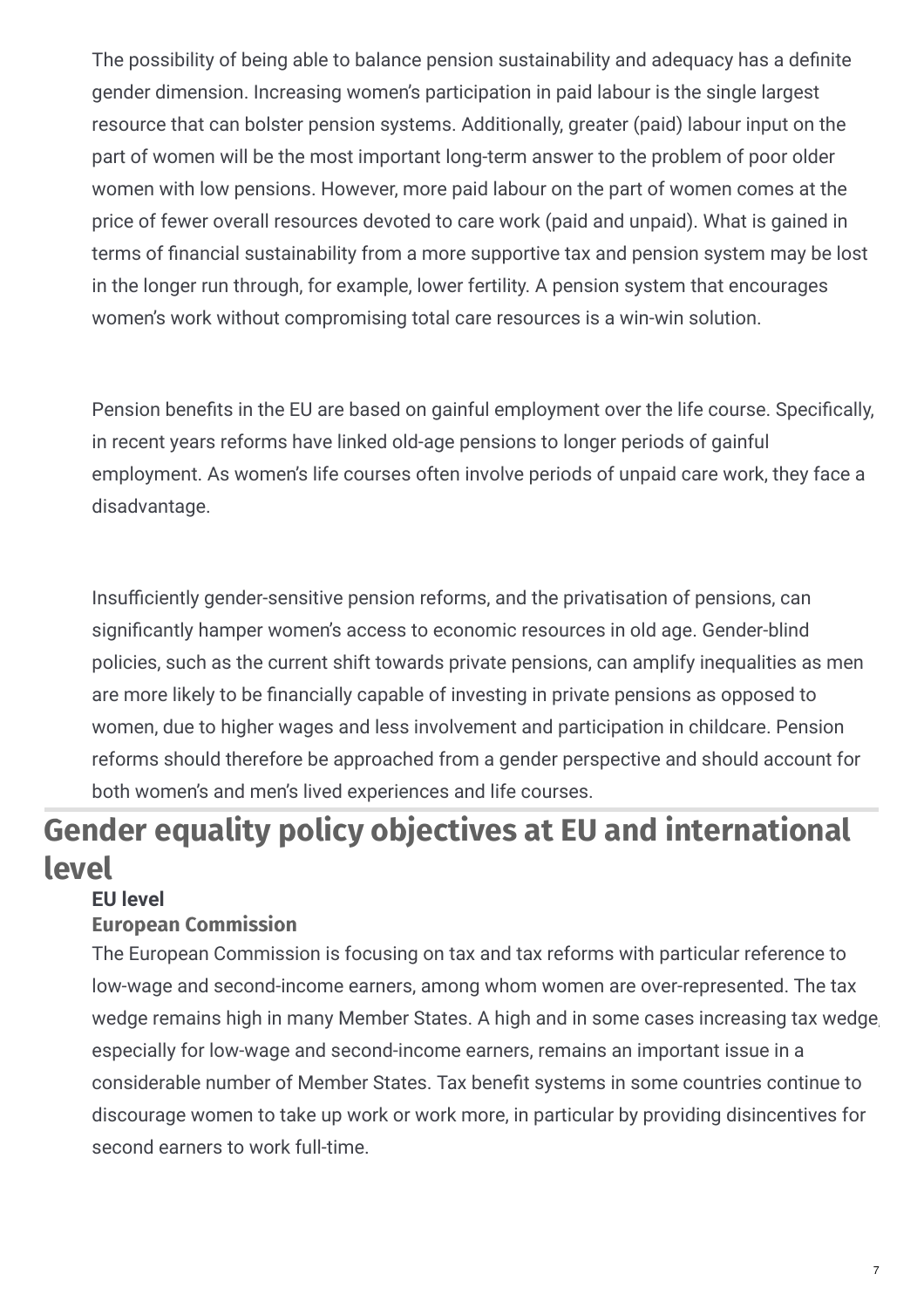Some groups within the population are considered particularly responsive to changes in aftertax wages, e.g. low-income earners and second earners. The tax burden on second earners is high. This is considered to be the case if the inactivity or low-wage trap is relatively high, with labour taxes making a relatively large contribution to the disincentive effect. If the employment level for the relevant group (overall, low-skilled workers or women) is relatively high, the need to reduce the tax burden on labour is considered a borderline case.

In its annual policy recommendations on national reform programmes of Member States, the Commission points out the attention paid to this issue, and several examples of recommendations may be identified. For example, in its Recommendation to Austria in 2014, the Commission stated that "high social contributions and entry income taxes are likely to lower incentives to work for individuals with low earnings potential and for second earners", while in the same year it invited Germany to "take measures to reduce fiscal disincentives to work, in particular for second earners".

In its policy paper An agenda for adequate, safe and sustainable pensions, the Commission sets out the options for national action and EU support. It focuses in particular on the need to enable and encourage people to stay in work longer and to save more for their retirement through supplementary pension schemes. The White Paper proposes some specific actions with a gender impact. Key actions are the promotion of longer working lives by linking retirement age with life expectancy, restricting access to early retirement and closing the pension gap between women and men. In its annual policy recommendations on the national reform programmes of Member States, the Commission points out the attention paid to this issue as well. For example, it suggests that Member States should "take measures to ensure the long-term sustainability of the pension system including, by earlier harmonisation of the statutory retirement age for men and women, [and should] link the statutory retirement age to life expectancy".

#### **European Parliament**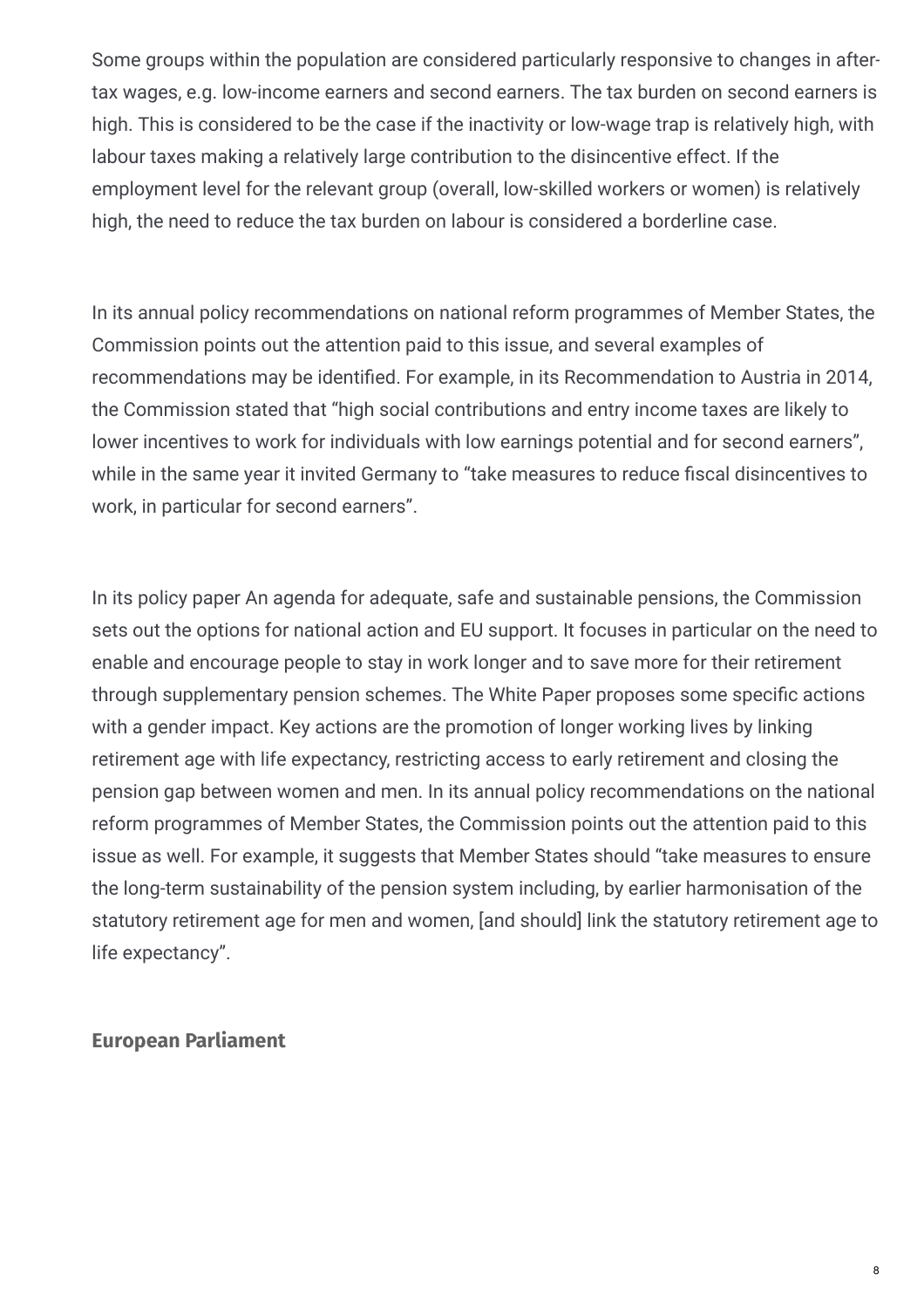In its report European Semester for economic policy coordination: Implementation of 2015 priorities, the European Parliament </DocRef>calls on the Commission to ensure that in its policy guidance labour market reforms are aimed, inter alia, at promoting gender equality. This includes providing guidance to Member States on addressing the low participation of women in the labour market by tackling labour market segregation, the gender pay gap and the unequal distribution of care responsibilities. It also stresses the need for a broader gender-equality approach going beyond employment rates. T<CommissionResp>he Committee on Women's Rights and Gender Equality (FEMM) submitted an opinion to the Committee on Economic and Monetary Affairs in the same report, FEMM, which included, inter alia, that it</CommissionInt>:

regrets the absence of gender mainstreaming in the Europe 2020 Strategy, and calls on the Commission and the Council to introduce a gender-equality pillar and an overarching gender equality objective into the strategy;

reiterates that the goal of coordinating economic and fiscal policies in the Member States can be achieved only if policies on equality are also coordinated;

welcomes those country-specific recommendations (CSRs) intended to advance gender equality, but calls for greater inclusion of the gender mainstreaming perspective in the formulation of CSRs, specifically with regards to labour market reforms and work–life balance;

calls on the Commission to ensure that Member States implement the CSRs of the European Semester on strengthening the principle of equal pay between women and men through transparency and addressing the gender pay gap;

calls for specific equality policy guidance on reducing other gender inequalities to be included in the annual growth survey;

calls on the Member States and the Commission to remove the constraints on women participating in the labour market, notably by establishing mechanisms, in particular appropriate periods of maternity, paternity and parental leave, to be standardised across the EU, in order to enable women to achieve a good work–life balance;

reiterates its call on the Member States to incorporate the gender dimension into their stability and convergence programmes and national reform programmes;

calls on the Commission to support the Member States in making greater use of structural funds for investment in public care structures and services for children, the elderly and other dependents;

notes the disproportionate impact that lack of investment in public care structures and services has on single parents, the vast majority of whom are women;

stresses the need to prioritise action to tackle unemployment, poverty and social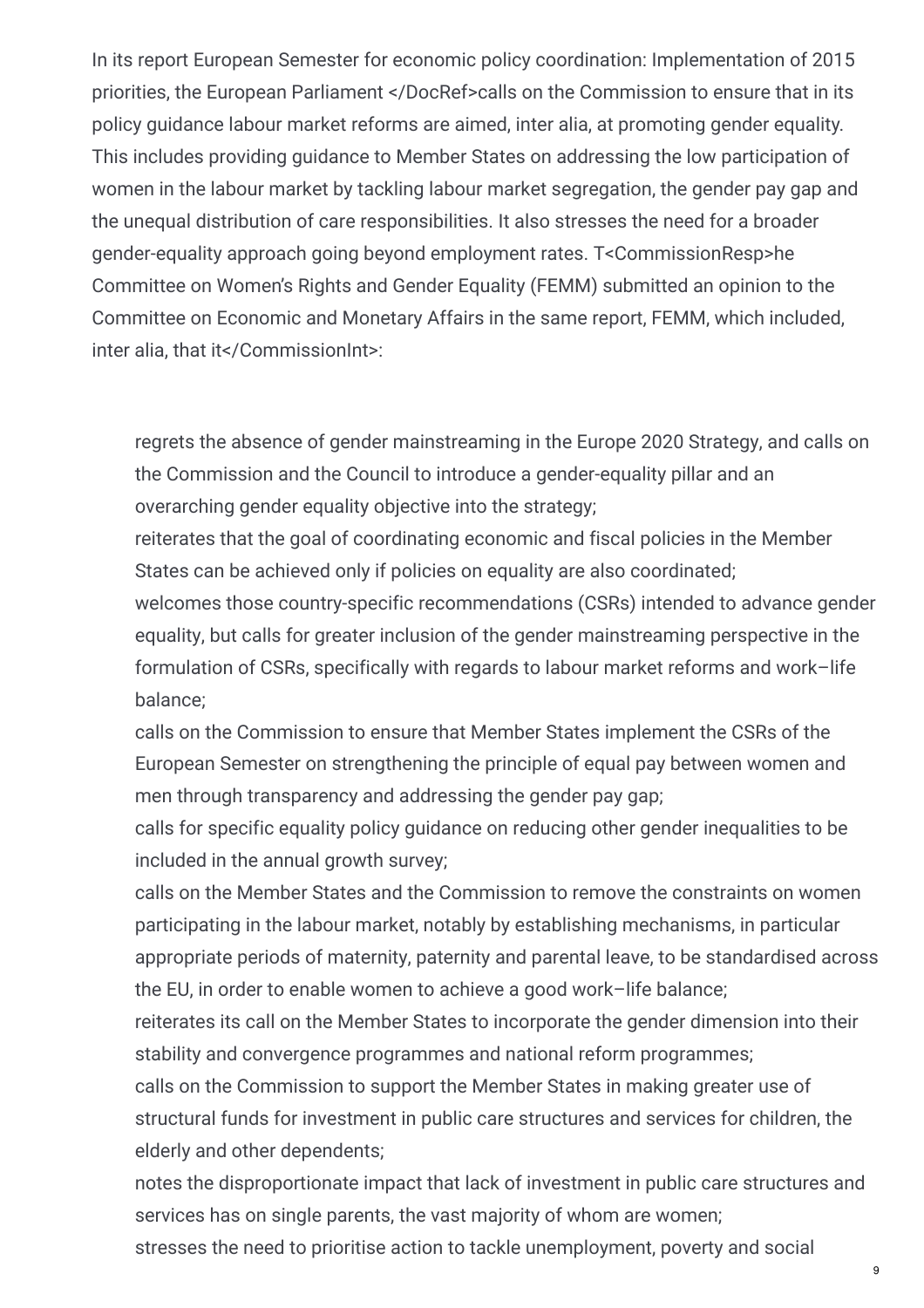exclusion, which affect women above all, and to give priority to sustainable employment, high-quality jobs, investment, and high-quality public services which ensure social inclusion, especially in the areas of education, health, childcare, care of dependent persons, public transport and social services;

calls on the Commission and the Member States to formulate and implement CSRs on subjects specifically affecting the position of women in labour markets; notes that the financial and economic crisis has had serious implications for the demographic challenges facing Europe, including the ageing population; notes that the gender pensions gap in Europe stands at 39% and emphasises that employment policies and the design of social transfer systems have profound implications for women's ability to pay pension contributions, and that CSRs should take account of this situation;

argues that the gender implications of longer working lives need to be examined; invites the responsible Commissioner(s) to discuss the gender aspects of the annual growth survey with the Committee on Women's Rights and Gender Equality each year; is deeply concerned by the fact that cuts in the financing of women's organisations, institutions and equality bodies have led to closures and a significant scaling-back of operations;

calls for specific guidelines and procedures to be included in the European Semester to ensure accountability, consultation and dialogue with national stakeholders, civil society organisations and trade unions; and

stresses that labour market flexibility must not come at the cost of forms of social protection such as minimum wages, collective bargaining rights or maternity and paternity rights, or jeopardise the preservation of secure, high-quality jobs in line with the Decent Work Agenda.

#### **United Nations International level**

The United Nations Department of Economic and Social Affairs recognises that the economic and financial crisis puts a disproportionate burden on women, who are often concentrated in vulnerable employment, are more likely to be unemployed than men, tend to have lower unemployment and social security benefits, and have unequal access to and control over economic and financial resources.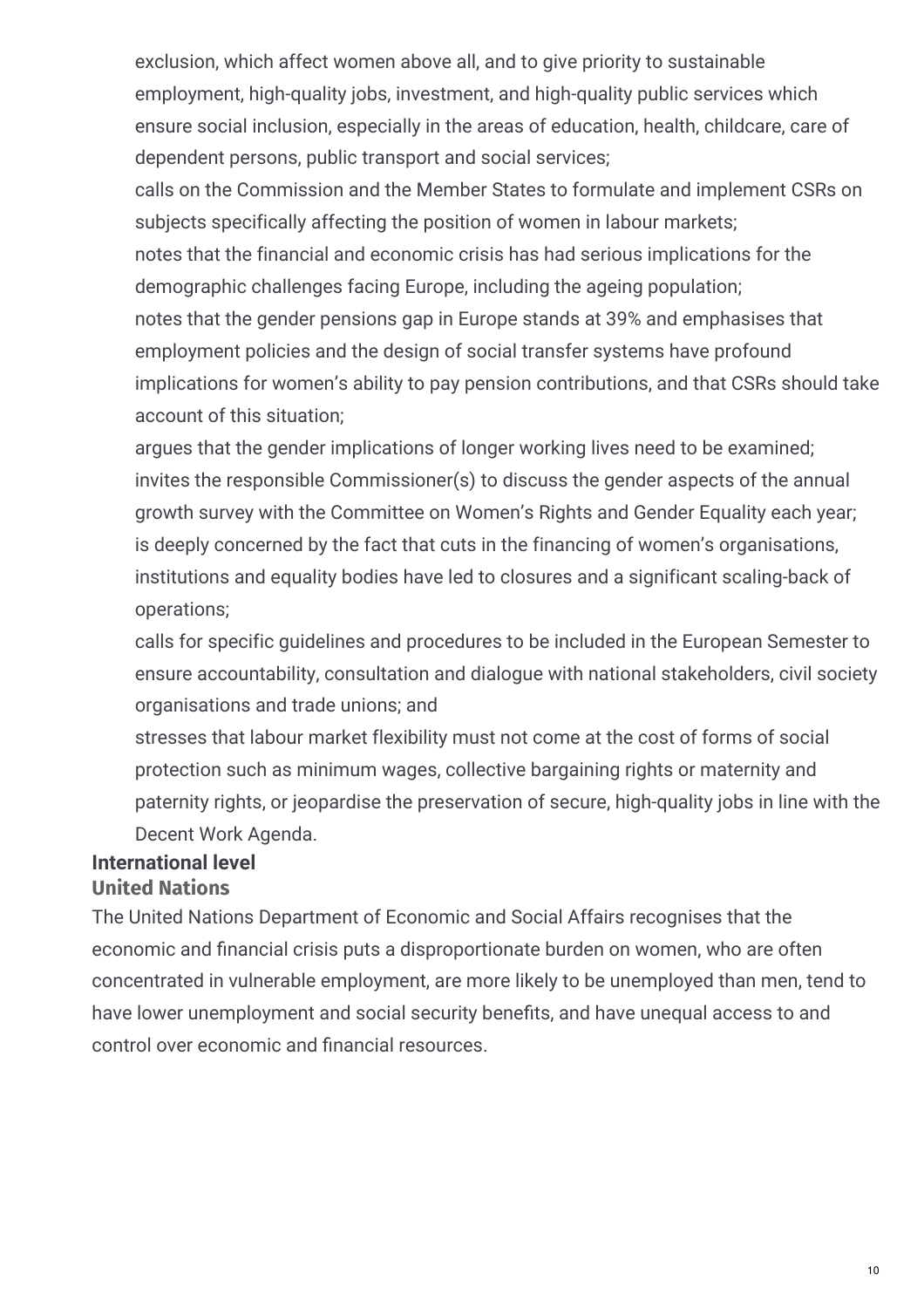Gender inequality carries economic costs. Missing the MDG 3 target could result in countries having 0.1 – 0.3 percentage points lower per capita growth rates. Estimates show that the Asia and Pacific region is losing \$42 billion to \$47 billion annually because of women's limited access to employment opportunities, and another \$16 billion to \$30 billion annually as a result of gender gaps in education. A growing body of evidence demonstrates that investing in women and girls has a multiplier effect on productivity, efficiency and sustained economic growth. It is crucial to ensure that policy responses to the financial and economic crisis take into account the differential priorities and needs of women, men, girls and boys and do not undermine the policies and plans that promote gender equality and women's empowerment.

During the 53rd session of the Commission on the status of women, the Commission decided to focus in 2009 on the gender perspective of the financial crisis as an emerging issue. An interactive expert panel was held on 5 March 2009 where gender-specific impacts of the financial and economic crisis and their disproportionate burden on women were discussed. Participants recommended measures to ensure that gender perspectives are incorporated in policy responses to the financial crisis.

## **Policy cycle in economic and nancial affairs**

### **How and when? Economic and Financial Affairs and the integration of the gender dimension into the policy cycle**

The gender dimension can be integrated in all phases of the policy cycle. For a detailed description of how gender can be mainstreamed in each phase of the policy cycle click here.

Below, you can find useful resources and practical examples for mainstreaming gender into economic and financial affairs policy. They are organised according to the most relevant phase of the policy cycle they may serve.

## **Practical examples of gender mainstreaming in Economic and Financial Affairs**

**Belgium**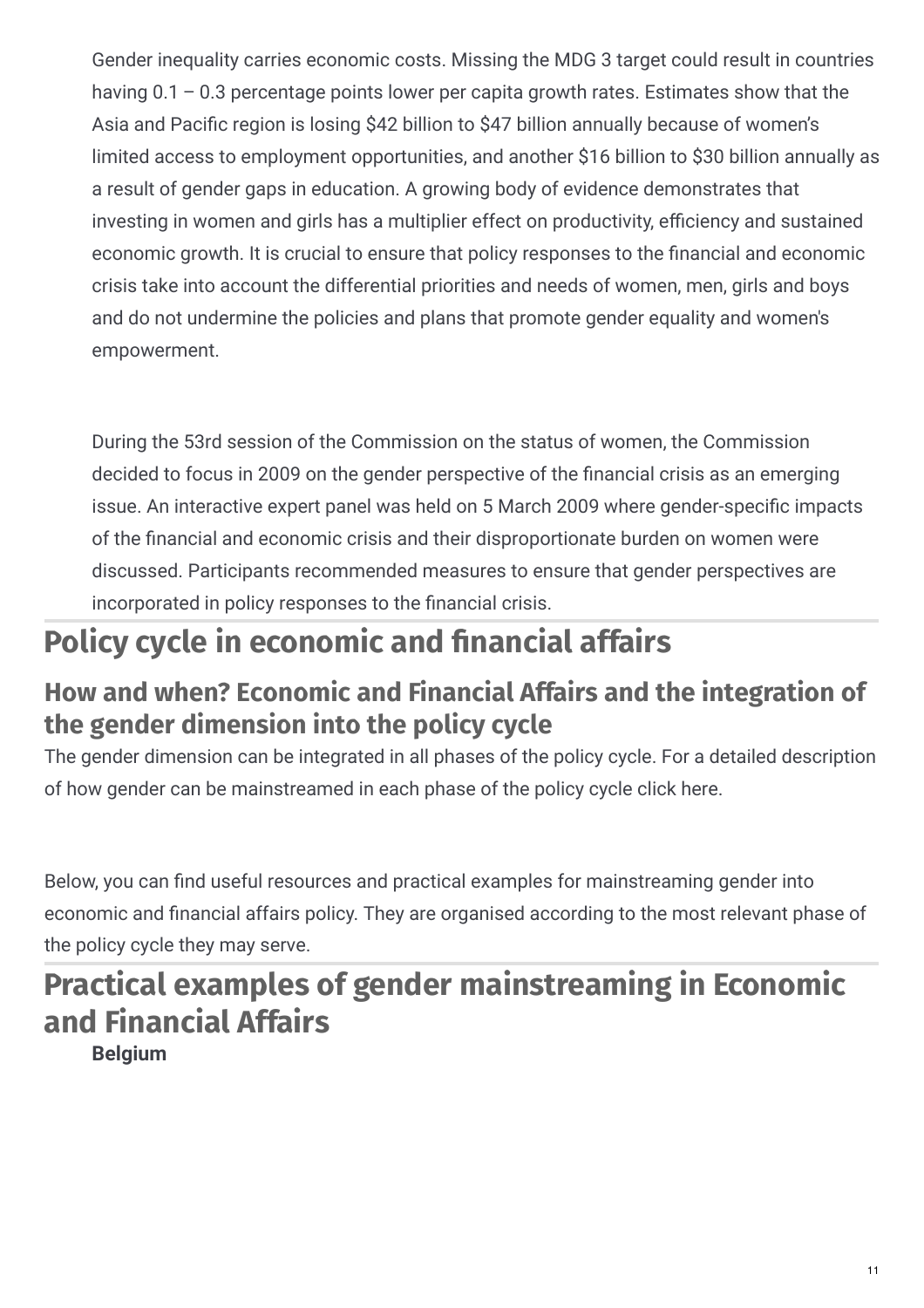As part of a wider tax reform, an individualised earned income tax credit (CIBRAP) was introduced in 2001 as one of the measures to achieve the goal of reducing the tax burden on earnings and as part of a wider drive to individualise the income tax system. The credit is a fully individual right, independent of household type, covering most of the employed population (it is available to all persons working at least 13 hours per week with net earned income above  $\epsilon$ 3,750). One specific objective is to draw young people and women into employment and the other is to reduce the poverty risk for low paid workers.

#### **Sweden**

The public investment in subsidised childcare in Sweden was further extended in 2002 through the introduction of a maximum fee for parents, which has contributed to a reduction in the marginal tax effect on the labour supply of parents. The impact will be primarily on women's labour supply, particularly those who are lower-paid, for Swedish studies have shown that childcare costs have a greater impact on women's labour supply than on men's, and that directly subsidised childcare has a more positive impact on increasing labour supply than does personal tax relief for childcare.

The key milestones of the economic and financial affairs policies are presented below.

#### The Treaty of Rome

The [Treaty](http://eur-lex.europa.eu/resource.html?uri=cellar:41f89a28-1fc6-4c92-b1c8-03327d1b1ecc.0007.02 /DOC_1&format=PDF) of Rome is signed by 6 countries - Belgium, France, Germany, Italy, Luxembourg and the Netherlands - creating the European Economic Community (EEC, later the EU) with its "common market".

1957 - 1957

#### The EEC

The EEC eliminates all quotas and tariffs – duties on imported goods – from trade in goods within it.

1968 - 1968

### Council Directive 79/7/EEC

Council Directive [79/7/EEC](http://eur-lex.europa.eu/legal-content/EN/TXT/PDF/?uri=CELEX:31979L0007&from=EN) of 19 December 1978 on the progressive implementation of the principle of equal treatment for men and women in matters of social security.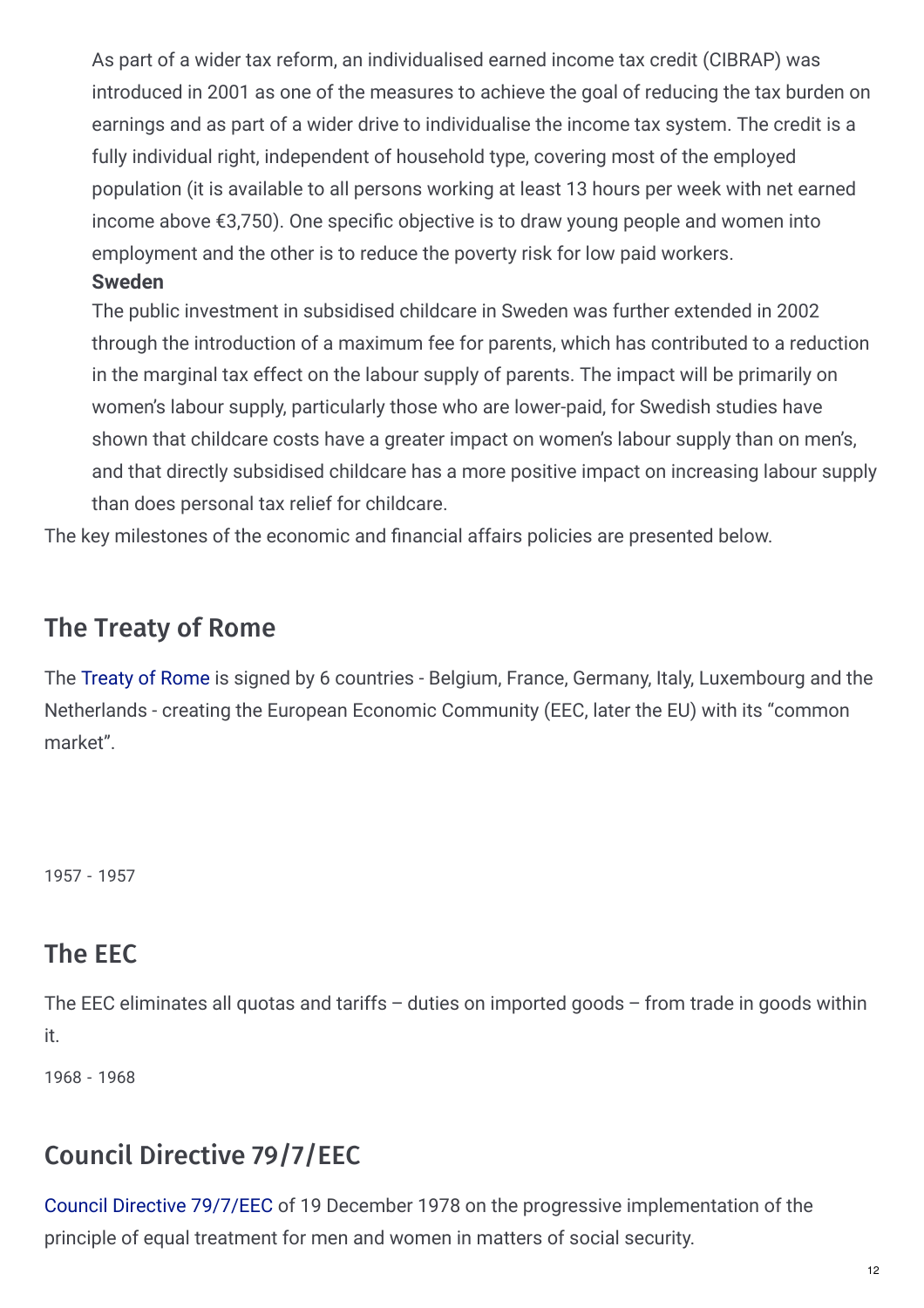1978 - 1978

#### The EU adopts the Single European Act

The EU adopts the Single [European](http://eur-lex.europa.eu/legal-content/EN/TXT/?uri=URISERV:xy0027) Act. This prepares the road towards a single market and makes it possible for certain decisions to be taken by a majority vote in the Council of Ministers.

1986 - 1986

#### Council Directive 86/378/EEC

Council Directive [86/378/EEC](http://eur-lex.europa.eu/legal-content/EN/TXT/PDF/?uri=CELEX:31986L0378 &from=EN) of 24 July 1986 on the implementation of the principle of equal treatment for men and women in occupational social security schemes (amended by Directive 96/97).

1986 - 1986

### Council Directive 86/613/EEC

Council Directive [86/613/EEC](http://eur-lex.europa.eu/legal-content/EN/TXT/PDF/?uri=CELEX:31986L0613&from=EN) of 11 December 1986 on the application of the principle of equal treatment between men and women engaged in an activity, including agriculture, in a self-employed capacity, and on the protection of self-employed women during pregnancy and motherhood.

1986 - 1986

#### The Maastricht Treaty

The Maastricht Treaty (Treaty on European Union) sets out the ground rules for the EMU and a single currency.

1992 - 1992

### Council Directive 92/85/EEC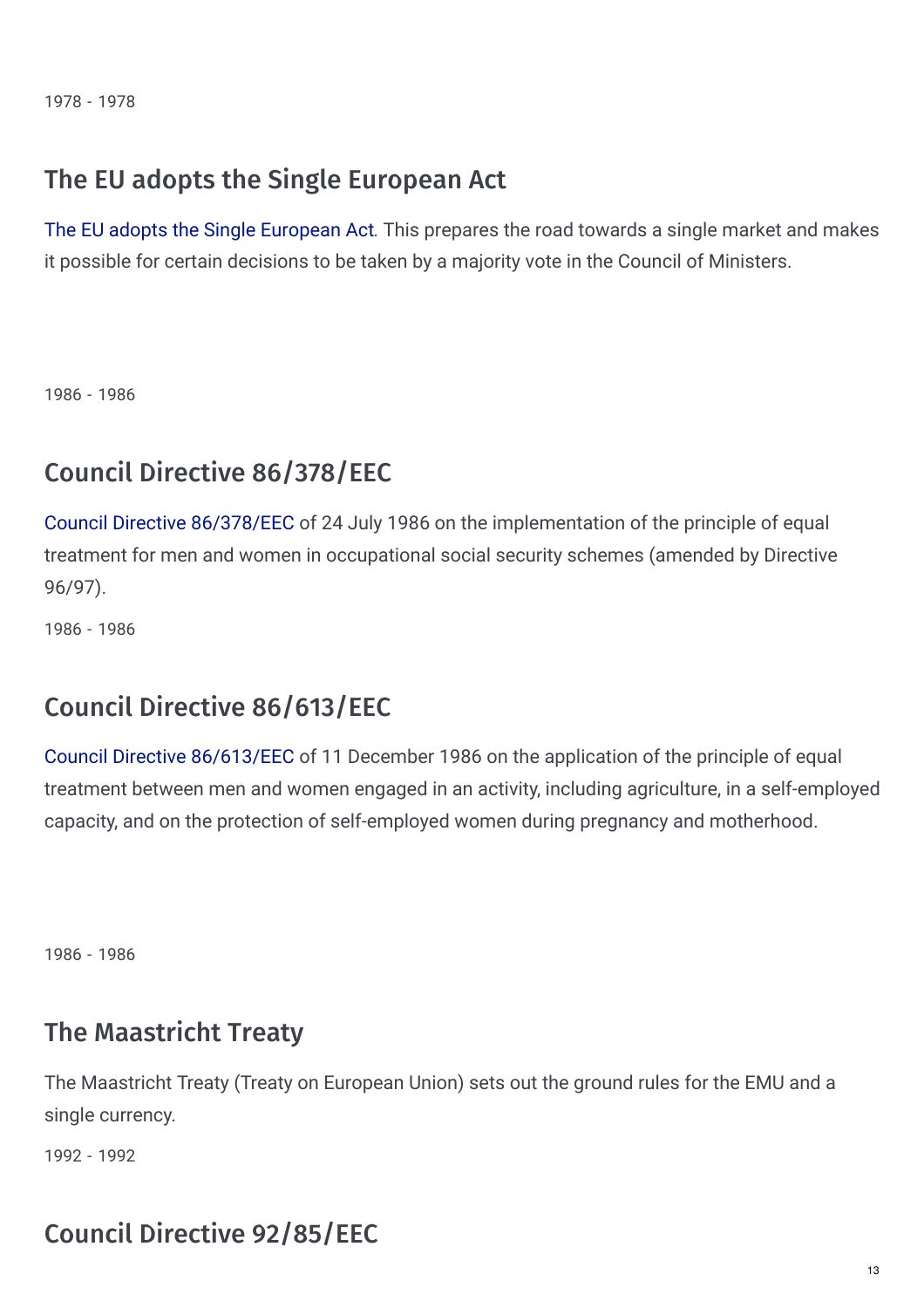Council Directive [92/85/EEC](http://eur-lex.europa.eu/legal-content/EN/TXT/PDF/?uri=CELEX:31992L0085&from=EN) of 19 October 1992 on the introduction of measures to encourage improvements in the health and safety at work of pregnant workers and workers who have recently given birth or are breastfeeding (10th individual Directive within the meaning of Article 16 (1) of Directive 89/391/EEC).

1992 - 1992

#### The single market becomes reality

DG ECFIN sets out policies and strategies to improve the functioning of the single market. 1993 - 1993

### Council Directive 96/34/EC

Council Directive [96/34/EC](http://eur-lex.europa.eu/legal-content/EN/TXT/PDF/?uri=CELEX:31996L0034&from=EN) of 3 June 1996 on the framework agreement on parental leave concluded by UNICE, CEEP and the ETUC.

1996 - 1996

### Council Directive 96/97/EC

Council Directive [96/97/EC](http://eur-lex.europa.eu/LexUriServ/LexUriServ.do?uri=CELEX:31996L0097:EN:HTML) of 20 December 1996 amending Directive 86/378/EEC on the implementation of the principle of equal treatment for men and women in occupational social security schemes.

1996 - 1996

#### Treaty of Amsterdam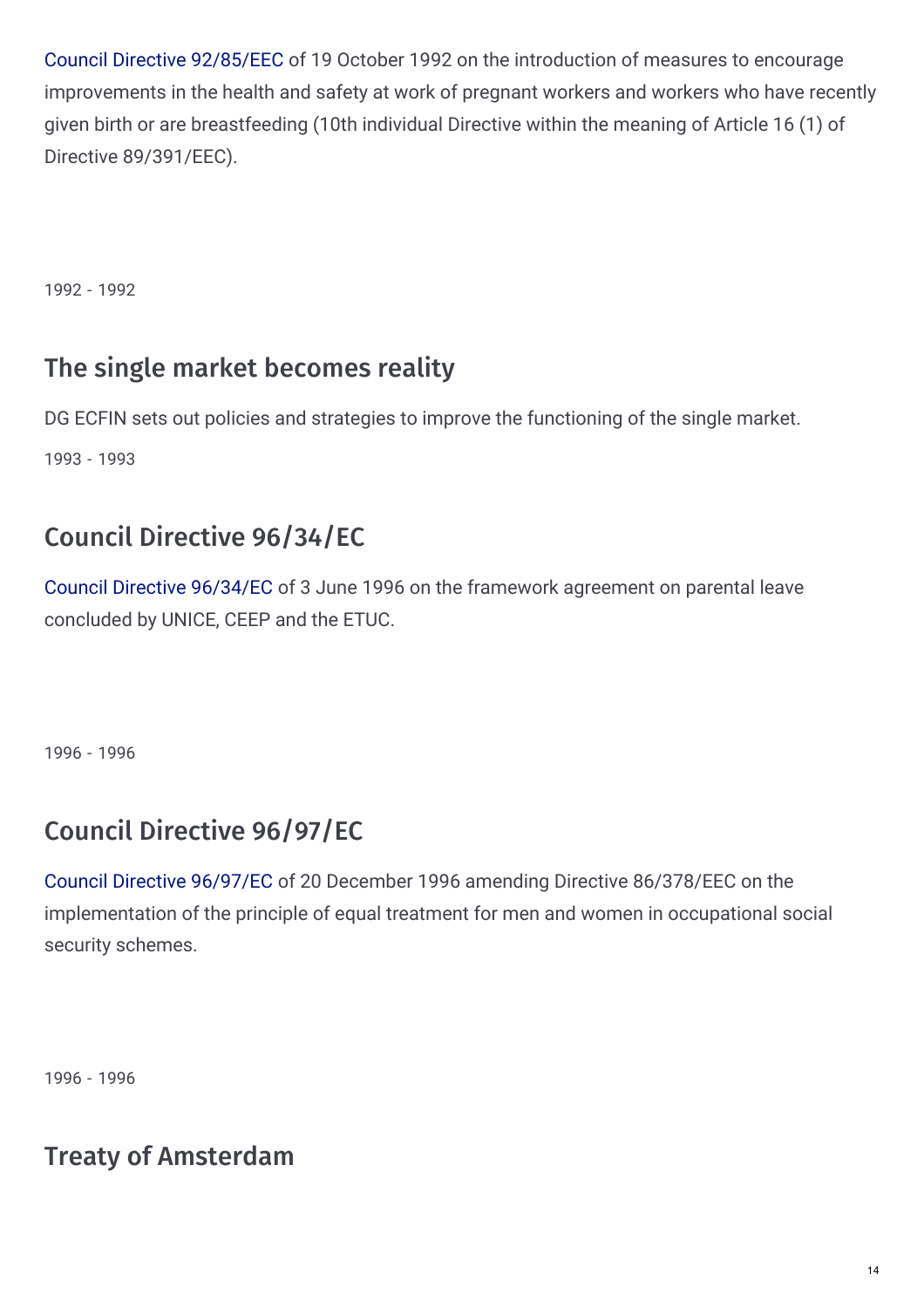Treaty of [Amsterdam,](http://eur-lex.europa.eu/legal-content/EN/TXT/PDF/?uri=OJ:C:1997:340:FULL&from=EN) which came into force in 1999. Action against poverty written into the treaties. It gave the EU competence to combat discrimination and allowed for coordination on employment, economic, social inclusion and other policy areas. Known as the open method of coordination.

1997 - 1997

### Directive 1997/81/EC

Directive [1997/81/EC](http://eur-lex.europa.eu/LexUriServ/LexUriServ.do?uri=CELEX:31997L0081:EN:HTML) of 15 December 1997 concerning the framework agreement on part-time work concluded by UNICE, CEEP and the ETUC – Annex: Framework agreement on part-time work.

1997 - 1997

### Directive 2010/18/EU

Directive [2010/18/EU](http://eur-lex.europa.eu/LexUriServ/LexUriServ.do?uri=OJ:L:2010:068:0013:0020:en:PDF) of 8 March 2010 implementing the revised framework agreement on parental leave concluded by BUSINESSEUROPE, UEAPME, CEEP and ETUC and repealing Directive 96/34/EC (amendment of the Directive 96/34/EC of 3 June 1996 on the framework agreement on parental leave concluded by UNICE, CEEP and the ETUC).

2010 - 2010

#### White Paper on adequate, safe and sustainable pensions

The European Commission publishes a White [Paper](http://eur-lex.europa.eu/LexUriServ/LexUriServ.do?uri=COM:2012:0055:FIN:EN:PDF) on adequate, safe and sustainable pensions which puts a strong emphasis on gender issues (e.g. equalising pension ages, reducing the gender pension gap, active ageing for both women and men).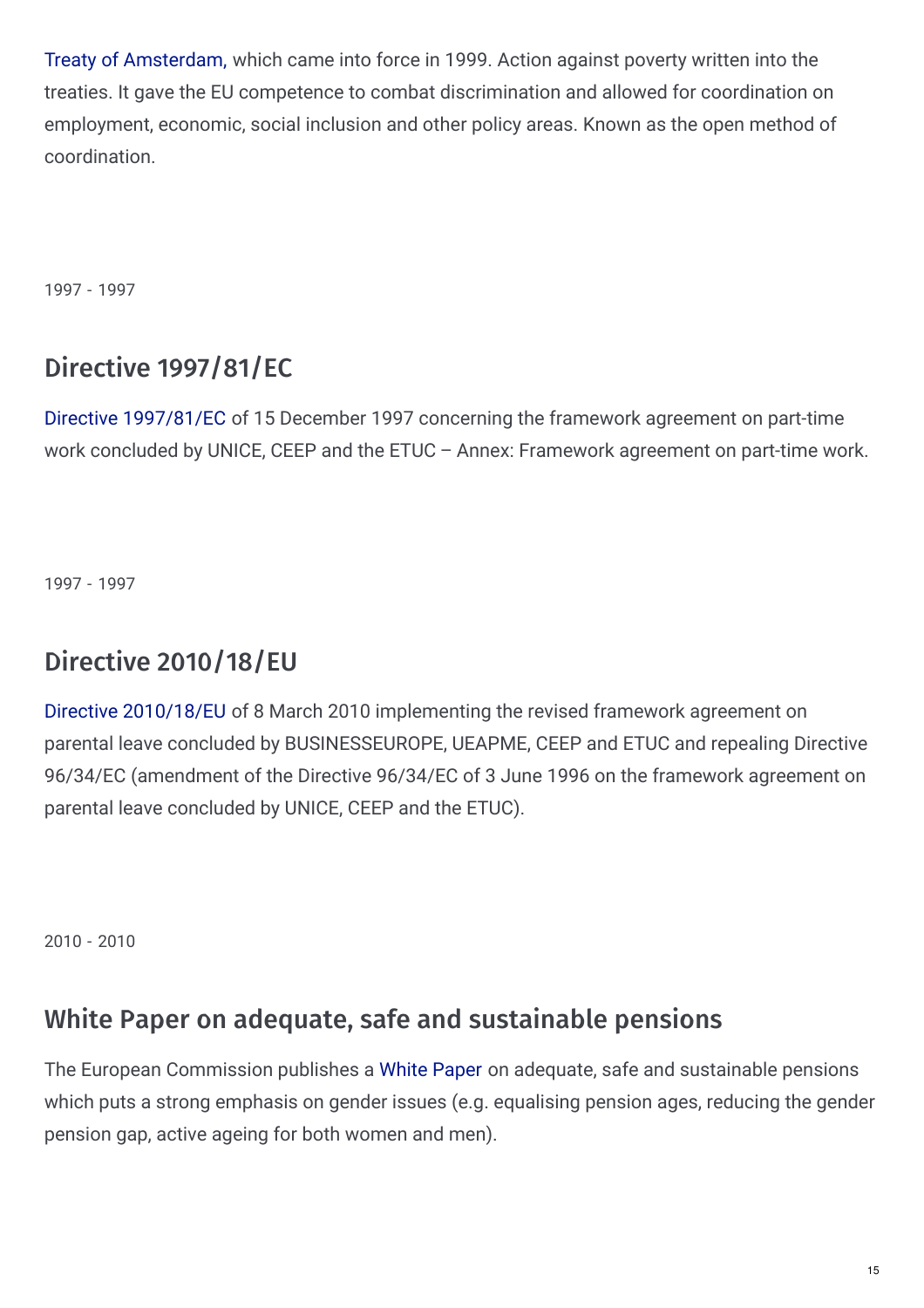## **Current policy priorities at EU level**

The European Commission maintains its balanced strategy for jobs and economic growth, focusing on 5 main priorities:

pursuing differentiated, growth-friendly fiscal consolidation restoring bank lending to the economy promoting growth and competitiveness for now and in the future tackling unemployment and the social consequences of the crisis modernising public administration (European Commission, 2014)

As indicated in the management plan 2014 of DG ECFIN, its highest priorities in the short term are overcoming the economic and financial crisis, and the recovery of the European economy (European Commission Directorate-General for Economic and Financial Affairs, 2014c). The main objectives of DG ECFIN from a multi-annual perspective are (ibid, pp.  $8 - 10$ ):

To foster EU growth, employment creation and sustainable development by bringing the budgets of Member States in line with the stability and growth path, and increasing output growth;

To promote prosperity beyond the EU, in close cooperation with the Directorate-General for Development Cooperation (DG DEVCO), the Directorate-General for Enlargement (DG ENLARG) and the European External Action Service (EEAS).

DG ECFIN's operational activities are focused on 3 policy areas (ibid, p.12):

Strengthening the economic and monetary union (EMU): Activities include the coordination of economic policymaking between the Member States, as well as coordination of their fiscal policies. The economic policy guidance and country-specific surveillance of the Member States by DG ECFIN follows each year the cycle of the European Semester, which is the annual intervention logic used by the DG ECFIN for the coordination of economic and fiscal planning with the European Council, the Member States and the European Parliament.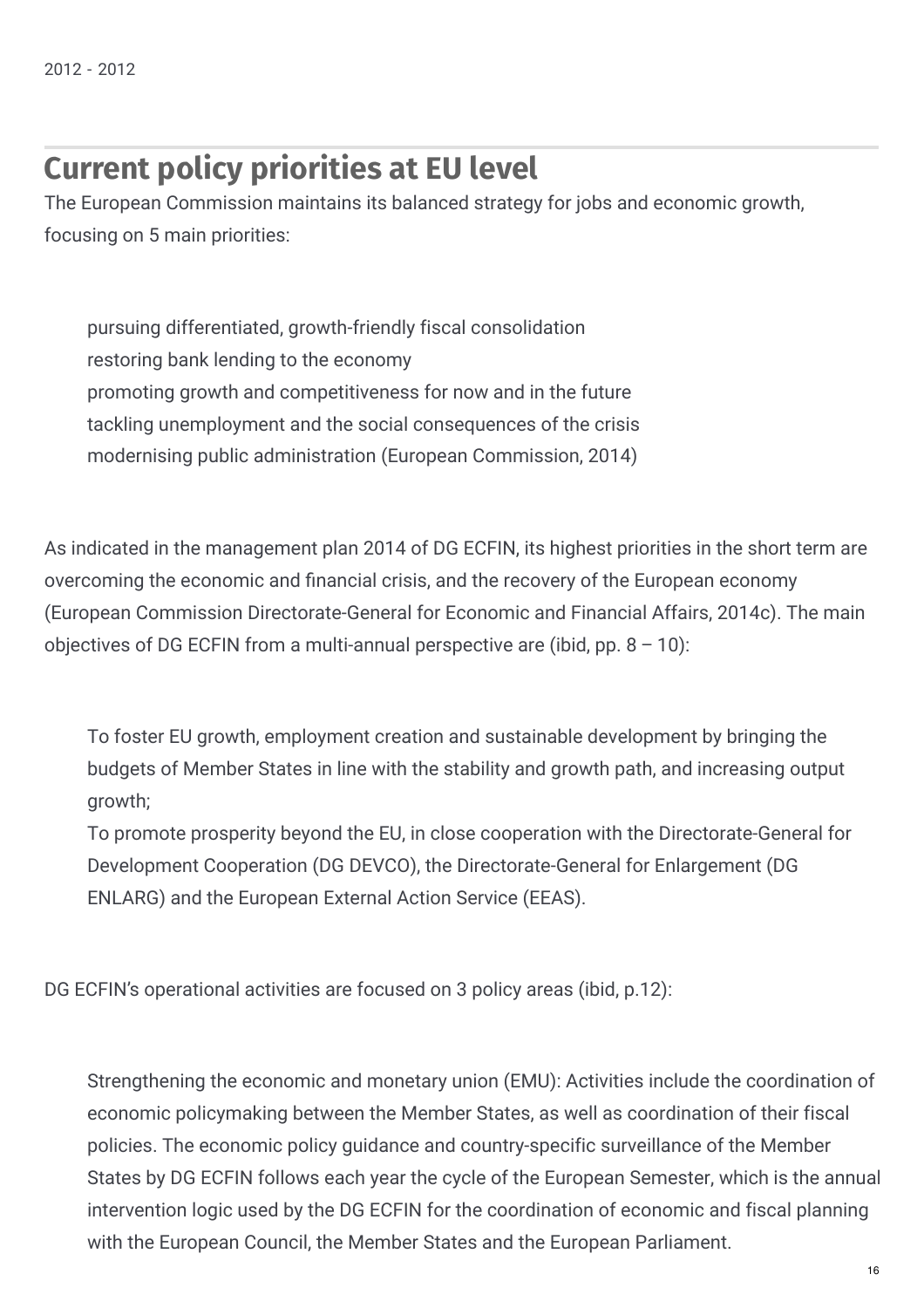International economic and financial affairs: A wide range of activities, including coordination with international economic and financial institutions including the IMF, World Bank, OECD and multilateral development banks.

Financial operations and instruments: This area includes treasury management of EU budgets, cooperation with the European Investment Bank Group and management of financial instruments under the competitiveness and innovation programme (CIP). These financial instruments should also contribute to the implementation of Europe 2020: a European strategy for smart, sustainable and inclusive growth.

Europe 2020 is a common agenda for transformation, a process driven by 5 EU headline targets for 2020 which are translated into national targets:

Out of the population aged  $20 - 64$ , 75% should be employed.

The amount of the EU's GDP invested in research and development should be 3%. The '20/20/20' climate/energy targets should be met (including an increase to 30% of emissions reduction if the conditions are right).

The share of early school leavers should be under 10%, and at least 40% of the younger generation should have a third-level degree.

The number of people at risk of poverty reduced by 20 million.

To catalyse progress under each of these priority themes a wide range of actions is undertaken, which are summarised as 7 flagship initiatives:

Innovation Union, to enhance research and innovation which creates growth and jobs;

Youth on the move, to increase the employability of young people;

A digital agenda for Europe, to increase the benefits of a digital single market;

Resource-efficient Europe, to promote a shift towards a low-carbon economy, the use of renewable energy, modernisation of the transport sector and energy efficiency;

An industrial policy for the globalisation era, to improve business and small and mediumsized enterprises (SMEs), and an industrial base able to compete globally;

An agenda for new skills and jobs, to modernise labour markets, increase labour participation and mobility, and better match labour supply and demand;

European platform against poverty, to ensure social and territorial cohesion, shared benefits of economic development, a decent life and active social participation for all.